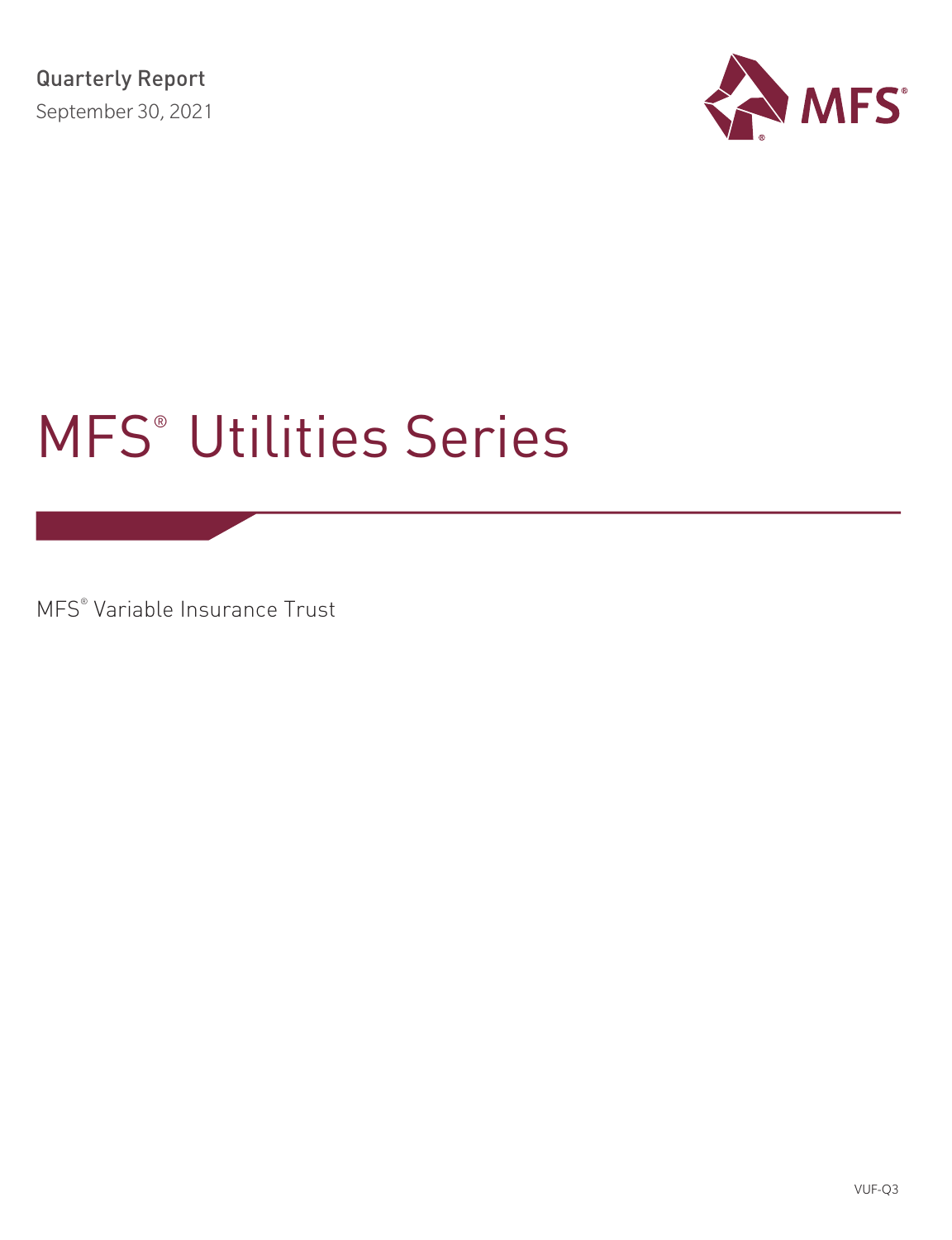# **PORTFOLIO OF INVESTMENTS**

9/30/21 (unaudited)

The Portfolio of Investments is a complete list of all securities owned by your fund. It is categorized by broad-based asset classes.

| <b>Shares/Par</b><br><b>Issuer</b>                                                    | Value (\$)               |
|---------------------------------------------------------------------------------------|--------------------------|
| Common Stocks - 98.4%                                                                 |                          |
| Cable TV $- 2.2%$                                                                     |                          |
| Charter Communications, Inc., "A" (a)<br>36,024                                       | \$<br>26,209,622         |
| Natural Gas - Distribution – 2.9%                                                     |                          |
| Atmos Energy Corp.<br>238,373                                                         | \$<br>21,024,498         |
| China Resources Gas Group Ltd.<br>1,178,000                                           | 6,189,129                |
| UGI Corp.<br>162,556                                                                  | 6,928,137                |
|                                                                                       | \$<br>34,141,764         |
| Natural Gas - Pipeline - 1.0%                                                         |                          |
| <b>Enterprise Products Partners LP</b><br>257,883                                     | \$<br>5,580,588          |
| Equitrans Midstream Corp.<br>608,877                                                  | 6,174,013                |
| Plains All American Pipeline LP<br>30,820                                             | 313,439                  |
|                                                                                       | \$<br>12,068,040         |
| Telecommunications - Wireless – 8.1%                                                  |                          |
| Advanced Info Service Public Co. Ltd.<br>1,765,900<br>Cellnex Telecom S.A.<br>541,254 | \$<br>10,229,538         |
| KDDI Corp.<br>226,700                                                                 | 33,363,949<br>7,491,870  |
| Rogers Communications, Inc., "B"<br>247,362                                           | 11,551,762               |
| SBA Communications Corp., REIT<br>62,355                                              | 20,612,692               |
| T-Mobile USA, Inc. (a)<br>97,685                                                      | 12,480,236               |
|                                                                                       | \$<br>95,730,047         |
| Telephone Services - 1.4%                                                             |                          |
| Hellenic Telecommunications Organization S.A.<br>472,528                              | \$<br>8,878,062          |
| NOS, SGPS S.A.<br>772,258                                                             | 3,093,751                |
| Telesites S.A.B. de C.V. (a)<br>5,689,300                                             | 4,933,676                |
|                                                                                       | \$<br>16,905,489         |
| Utilities - Electric Power - 82.8%                                                    |                          |
| AES Corp.<br>1,006,141                                                                | \$<br>22,970,199         |
| ALLETE, Inc.<br>84,817                                                                | 5,048,308                |
| 443,078<br>Alliant Energy Corp.                                                       | 24,803,506               |
| American Electric Power Co., Inc.<br>236,477                                          | 19,197,203               |
| CenterPoint Energy, Inc.<br>1,428,556<br>CLP Holdings Ltd.<br>795,000                 | 35,142,478<br>7,646,574  |
| Dominion Energy, Inc.<br>798,867                                                      | 58,333,268               |
| DTE Energy Co.<br>243,986                                                             | 27,255,676               |
| Duke Energy Corp.<br>544,668                                                          | 53,154,150               |
| E.ON SE<br>1,956,015                                                                  | 23,930,795               |
| Edison International<br>603,888                                                       | 33,497,667               |
| EDP Renovaveis S.A.<br>2,230,717                                                      | 54,937,100               |
| Electricite de France S.A.<br>513,208                                                 | 6,444,791                |
| 330,222<br>Emera, Inc.                                                                | 14,954,630               |
| Enel S.p.A.<br>4,146,654                                                              | 31,836,086               |
| Energias de Portugal S.A.<br>3,185,812                                                | 16,711,795               |
| Entergy Corp.<br>86,898                                                               | 8,629,840                |
| 1,293,100<br>Equatorial Energia S.A.                                                  | 6,019,389                |
| Evergy, Inc.<br>389,340<br>Exelon Corp.                                               | 24,216,948               |
| 1,259,808<br>FirstEnergy Corp.<br>717,511                                             | 60,899,121<br>25,557,742 |
| Iberdrola S.A.<br>3,170,387                                                           | 31,664,432               |
| National Grid PLC<br>1,865,475                                                        | 22,190,385               |
| Neoenergia S.A.<br>899,100                                                            | 2,527,700                |
| NextEra Energy Partners LP<br>40,075                                                  | 3,020,052                |
| NextEra Energy, Inc.<br>1,336,902                                                     | 104,973,546              |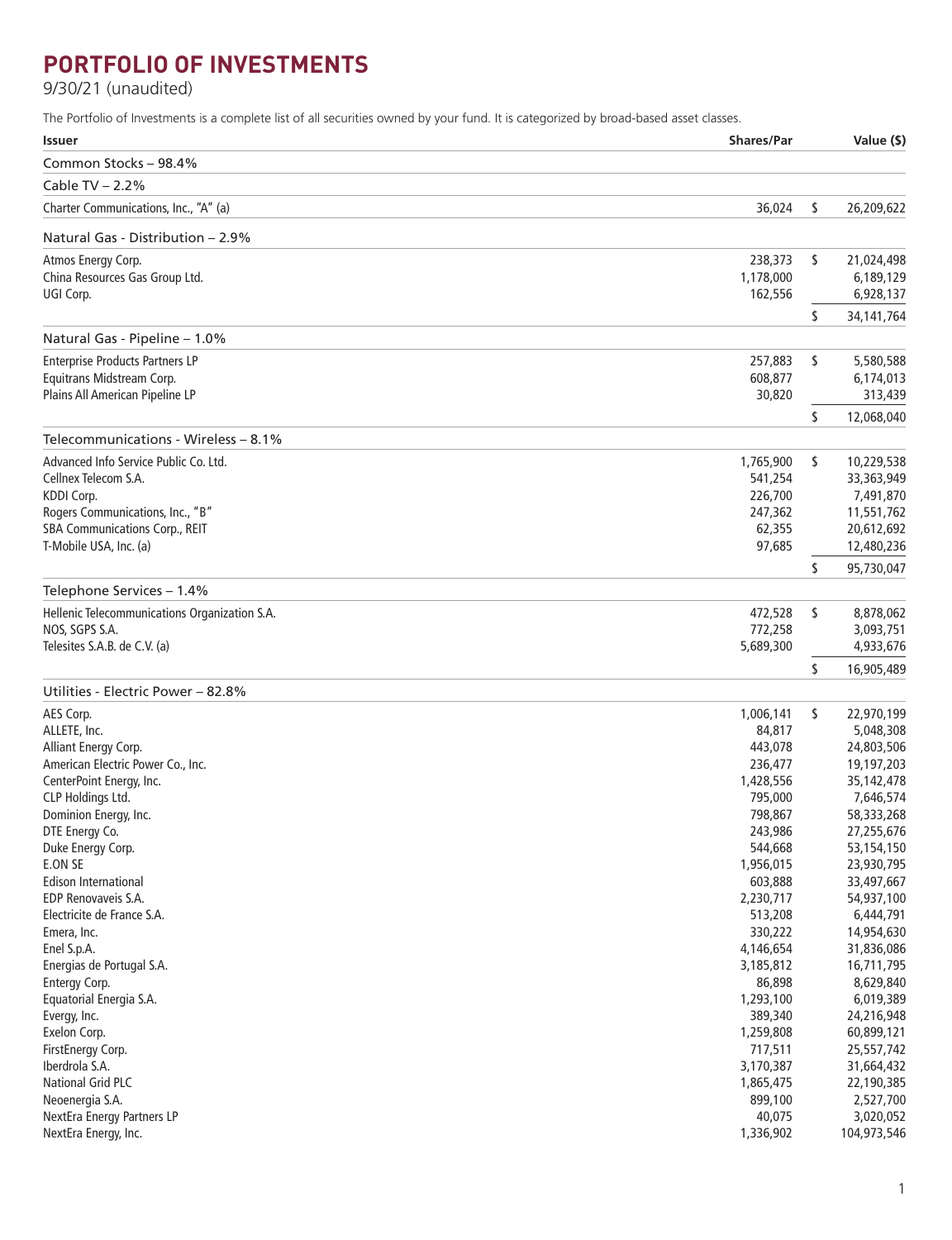| <b>Issuer</b>                                       | <b>Shares/Par</b> |    | Value (\$)      |
|-----------------------------------------------------|-------------------|----|-----------------|
| Common Stocks - continued                           |                   |    |                 |
| Utilities - Electric Power – continued              |                   |    |                 |
| PG&E Corp. (a)                                      | 3,788,911         | s. | 36,373,546      |
| Pinnacle West Capital Corp.                         | 160,388           |    | 11,605,676      |
| Portland General Electric Co.                       | 128,597           |    | 6,042,773       |
| Public Service Enterprise Group, Inc.               | 362,117           |    | 22,052,925      |
| <b>RWE AG</b>                                       | 709,227           |    | 25,072,134      |
| Sempra Energy                                       | 341,998           |    | 43,262,748      |
| Southern Co.                                        | 1,103,733         |    | 68,398,334      |
| <b>SSE PLC</b>                                      | 1,525,899         |    | 32,041,632      |
| Vistra Corp.                                        | 436,352           |    | 7,461,620       |
|                                                     |                   | \$ | 977,874,769     |
| <b>Total Common Stocks</b>                          |                   |    | \$1,162,929,731 |
| Convertible Preferred Stocks - 0.6%                 |                   |    |                 |
| Utilities - Electric Power – 0.6%                   |                   |    |                 |
| DTE Energy Co.                                      | 64,750            | s. | 3,254,335       |
| NextEra Energy, Inc.                                | 64,600            |    | 3,292,016       |
| <b>Total Convertible Preferred Stocks</b>           |                   | \$ | 6,546,351       |
| Investment Companies (h) - 0.6%                     |                   |    |                 |
| Money Market Funds - 0.6%                           |                   |    |                 |
| MFS Institutional Money Market Portfolio, 0.04% (v) | 7,664,254         | \$ | 7,664,254       |
| Other Assets, Less Liabilities - 0.4%               |                   |    | 4,431,083       |
| <b>Net Assets - 100.0%</b>                          |                   |    | \$1,181,571,419 |

(a) Non-income producing security.

(h) An affiliated issuer, which may be considered one in which the fund owns 5% or more of the outstanding voting securities, or a company which is under common control. At period end, the aggregate values of the fund's investments in affiliated issuers and in unaffiliated issuers were \$7,664,254 and \$1,169,476,082, respectively.

(v) Affiliated issuer that is available only to investment companies managed by MFS. The rate quoted for the MFS Institutional Money Market Portfolio is the annualized seven-day yield of the fund at period end.

The following abbreviations are used in this report and are defined:

REIT Real Estate Investment Trust

Abbreviations indicate amounts shown in currencies other than the U.S. dollar. All amounts are stated in U.S. dollars unless otherwise indicated. A list of abbreviations is shown below:

CAD Canadian Dollar EUR Euro

GBP British Pound

# **Derivative Contracts at 9/30/21**

# **Forward Foreign Currency Exchange Contracts**

|            | Currency<br><b>Purchased</b> |     | Currency<br>Sold | Counterparty                          | <b>Settlement</b><br>Date | <b>Unrealized</b><br>Appreciation<br>(Depreciation) |
|------------|------------------------------|-----|------------------|---------------------------------------|---------------------------|-----------------------------------------------------|
|            | <b>Asset Derivatives</b>     |     |                  |                                       |                           |                                                     |
| <b>USD</b> | 17,289,718                   | CAD | 21,545,756       | JPMorgan Chase Bank N.A.              | 10/08/2021                | \$ 279,285                                          |
| <b>USD</b> | 68,870,210                   | eur | 58,647,884       | Barclays Bank PLC                     | 11/12/2021                | 885,593                                             |
| <b>USD</b> | 1,469,746                    | EUR | 1,237,003        | <b>BNP Paribas S.A.</b>               | 10/08/2021                | 36,759                                              |
| USD.       | 2,355,021                    | EUR | 1,982,558        | Citibank N.A.                         | 10/08/2021                | 58,359                                              |
| <b>USD</b> | 16,620,233                   | EUR | 14,153,682       | JPMorgan Chase Bank N.A.              | 10/08/2021                | 224,128                                             |
| <b>USD</b> | 6.940.236                    | EUR | 5,861,403        | Merrill Lynch International           | 10/08/2021                | 150,188                                             |
| <b>USD</b> | 7,478,831                    | EUR | 6,360,227        | Morgan Stanley Capital Services, Inc. | 10/08/2021                | 110,929                                             |
| <b>USD</b> | 96,054,871                   | EUR | 81,048,917       | State Street Bank Corp.               | 10/08/2021                | 2,165,056                                           |
| USD.       | 35,315,685                   | GBP | 25,530,063       | Goldman Sachs International           | 10/08/2021                | 916,384                                             |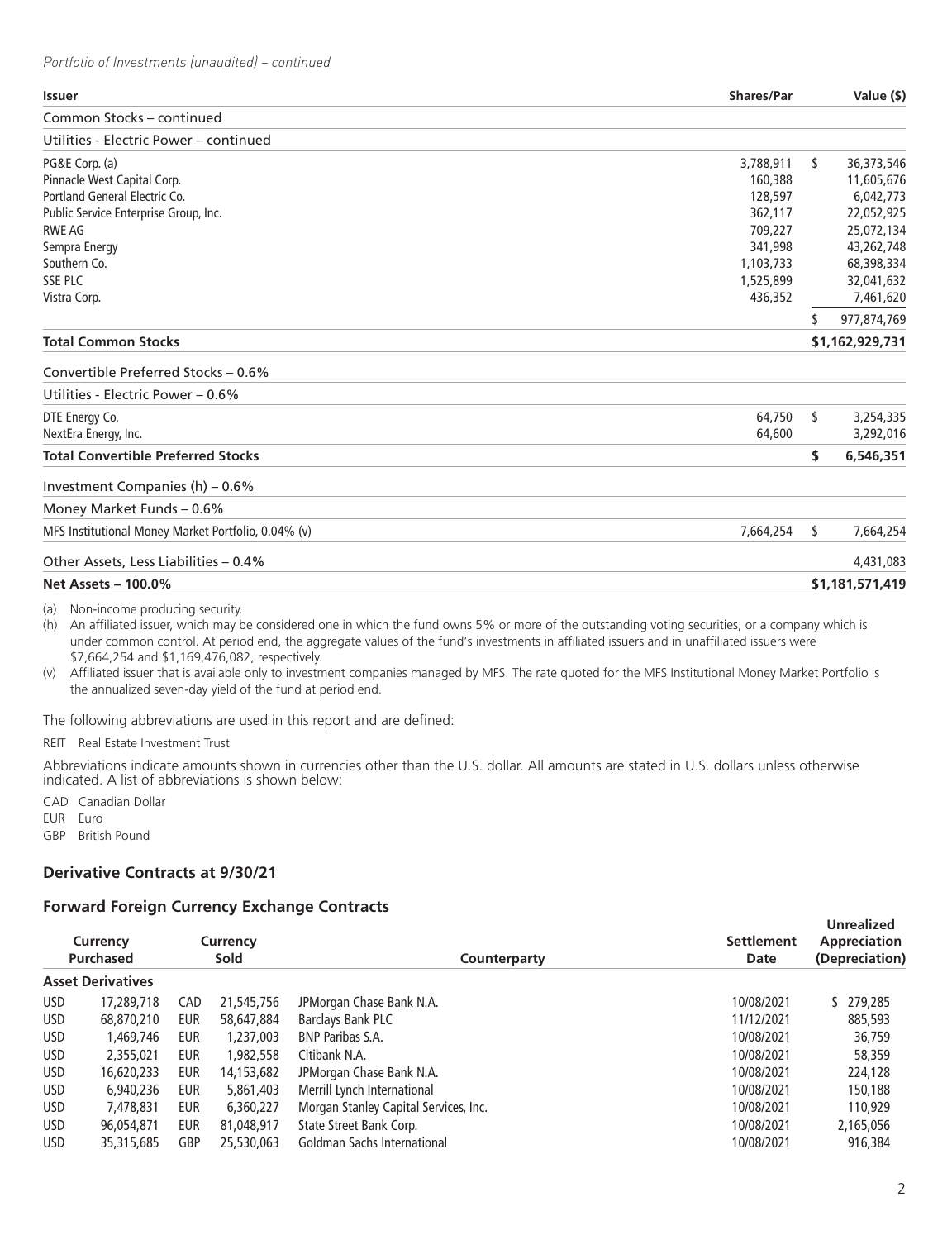# **Forward Foreign Currency Exchange Contracts − continued**

| Currency<br>Currency<br><b>Purchased</b><br><b>Sold</b> |                                      |            | Counterparty | <b>Settlement</b><br>Date             | <b>Unrealized</b><br>Appreciation<br>(Depreciation) |                            |
|---------------------------------------------------------|--------------------------------------|------------|--------------|---------------------------------------|-----------------------------------------------------|----------------------------|
|                                                         | <b>Asset Derivatives - continued</b> |            |              |                                       |                                                     |                            |
| <b>USD</b>                                              | 2,816,717                            | <b>GBP</b> | 2,057,000    | Merrill Lynch International           | 10/08/2021                                          | 45,108<br>S<br>\$4,871,789 |
|                                                         | <b>Liability Derivatives</b>         |            |              |                                       |                                                     |                            |
| <b>EUR</b>                                              | 1.167.602                            | USD        | 1,378,439    | <b>BNP Paribas S.A.</b>               | 10/08/2021                                          | (25, 849)                  |
| <b>EUR</b>                                              | 341,846                              | USD        | 405,534      | <b>Brown Brothers Harriman</b>        | 10/08/2021                                          | (9,528)                    |
| <b>EUR</b>                                              | 377,007                              | USD        | 441,497      | Citibank N.A.                         | 10/08/2021                                          | (4.760)                    |
| <b>EUR</b>                                              | 15,516,560                           | USD        | 18,427,653   | <b>HSBC Bank</b>                      | 10/08/2021                                          | (452, 744)                 |
| <b>EUR</b>                                              | 2,245,917                            | USD        | 2,655,859    | Merrill Lynch International           | 10/08/2021                                          | (54, 111)                  |
| <b>EUR</b>                                              | 1,618,624                            | USD        | 1,905,970    | Morgan Stanley Capital Services, Inc. | 10/08/2021                                          | (30, 901)                  |
| <b>EUR</b>                                              | 1,186,134                            | USD        | 1,401,107    | State Street Bank Corp.               | 10/08/2021                                          | (27,050)                   |
|                                                         |                                      |            |              |                                       |                                                     | \$ (604, 943)              |

See attached supplemental information. For more information see notes to financial statements as disclosed in the most recent semiannual or annual report.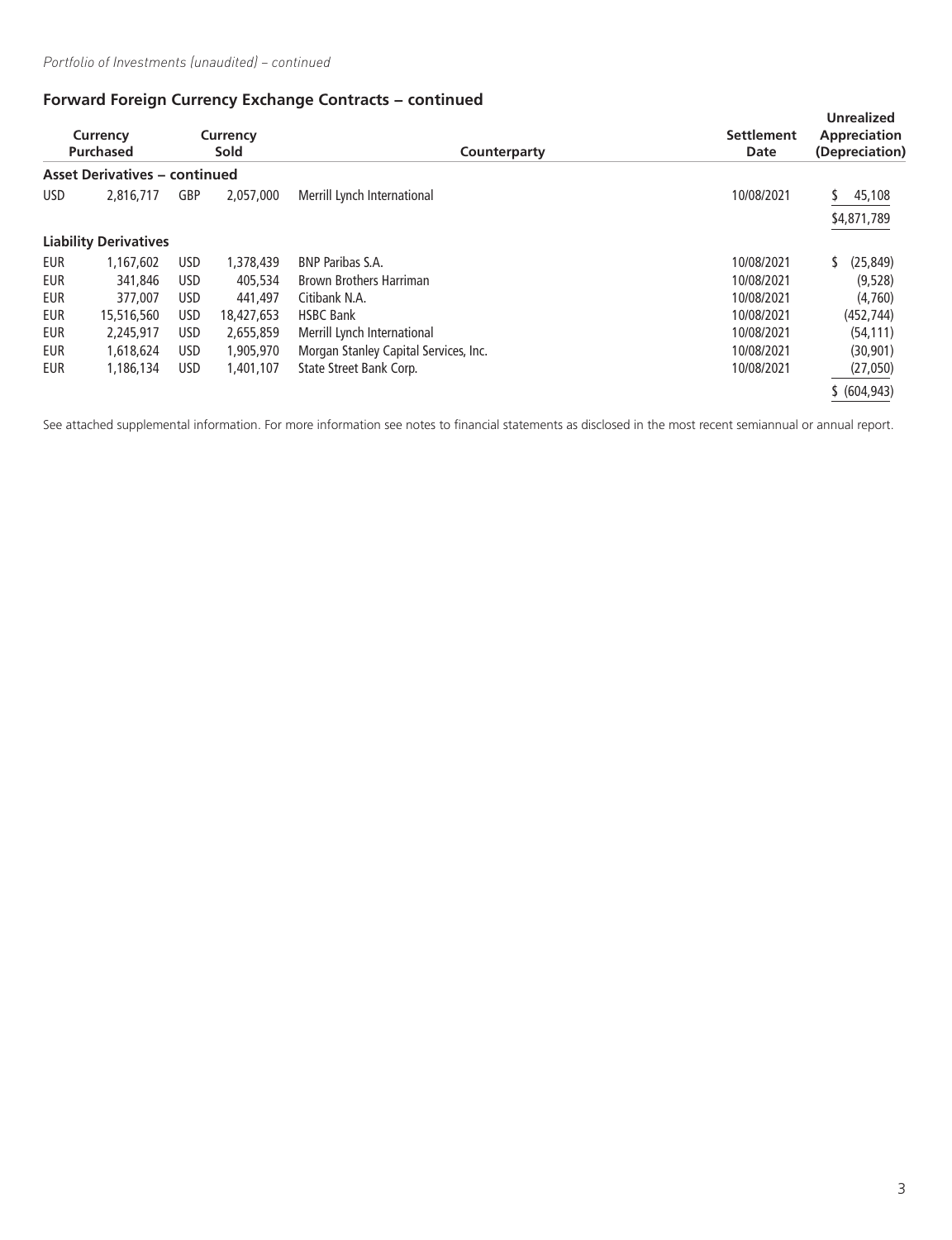# **Supplemental Information**

9/30/21 (unaudited)

The fund is an investment company and accordingly follows the investment company accounting and reporting guidance of the Financial Accounting Standards Board (FASB) Accounting Standards Codification Topic 946 Financial Services - Investment Companies.

## **(1) Investment Valuations**

Equity securities, including restricted equity securities, are generally valued at the last sale or official closing price on their primary market or exchange as provided by a third-party pricing service. Equity securities, for which there were no sales reported that day, are generally valued at the last quoted daily bid quotation on their primary market or exchange as provided by a third-party pricing service. Short-term instruments with a maturity at issuance of 60 days or less may be valued at amortized cost, which approximates market value. Forward foreign currency exchange contracts are generally valued at the mean of bid and asked prices for the time period interpolated from rates provided by a third-party pricing service for proximate time periods. Open-end investment companies are generally valued at net asset value per share. Securities and other assets generally valued on the basis of information from a third-party pricing service may also be valued at a broker/dealer bid quotation. In determining values, third-party pricing services can utilize both transaction data and market information such as yield, quality, coupon rate, maturity, type of issue, trading characteristics, and other market data. The values of foreign securities and other assets and liabilities expressed in foreign currencies are converted to U.S. dollars using the mean of bid and asked prices for rates provided by a third-party pricing service.

The Board of Trustees has delegated primary responsibility for determining or causing to be determined the value of the fund's investments (including any fair valuation) to the adviser pursuant to valuation policies and procedures approved by the Board. If the adviser determines that reliable market quotations are not readily available, investments are valued at fair value as determined in good faith by the adviser in accordance with such procedures under the oversight of the Board of Trustees. Under the fund's valuation policies and procedures, market quotations are not considered to be readily available for most types of debt instruments and floating rate loans and many types of derivatives. These investments are generally valued at fair value based on information from third-party pricing services. In addition, investments may be valued at fair value if the adviser determines that an investment's value has been materially affected by events occurring after the close of the exchange or market on which the investment is principally traded (such as foreign exchange or market) and prior to the determination of the fund's net asset value, or after the halt of trading of a specific security where trading does not resume prior to the close of the exchange or market on which the security is principally traded. Events that occur after foreign markets close (such as developments in foreign markets and significant movements in the U.S. markets) and prior to the determination of the fund's net asset value may be deemed to have a material effect on the value of securities traded in foreign markets. Accordingly, the fund's foreign equity securities may often be valued at fair value. The adviser generally relies on third-party pricing services or other information (such as the correlation with price movements of similar securities in the same or other markets; the type, cost and investment characteristics of the security; the business and financial condition of the issuer; and trading and other market data) to assist in determining whether to fair value and at what value to fair value an investment. The value of an investment for purposes of calculating the fund's net asset value can differ depending on the source and method used to determine value. When fair valuation is used, the value of an investment used to determine the fund's net asset value may differ from quoted or published prices for the same investment. There can be no assurance that the fund could obtain the fair value assigned to an investment if it were to sell the investment at the same time at which the fund determines its net asset value per share.

Various inputs are used in determining the value of the fund's assets or liabilities. These inputs are categorized into three broad levels. In certain cases, the inputs used to measure fair value may fall into different levels of the fair value hierarchy. In such cases, an investment's level within the fair value hierarchy is based on the lowest level of input that is significant to the fair value measurement. The fund's assessment of the significance of a particular input to the fair value measurement in its entirety requires judgment, and considers factors specific to the investment. Level 1 includes unadjusted quoted prices in active markets for identical assets or liabilities. Level 2 includes other significant observable market-based inputs (including quoted prices for similar securities, interest rates, prepayment speed, and credit risk).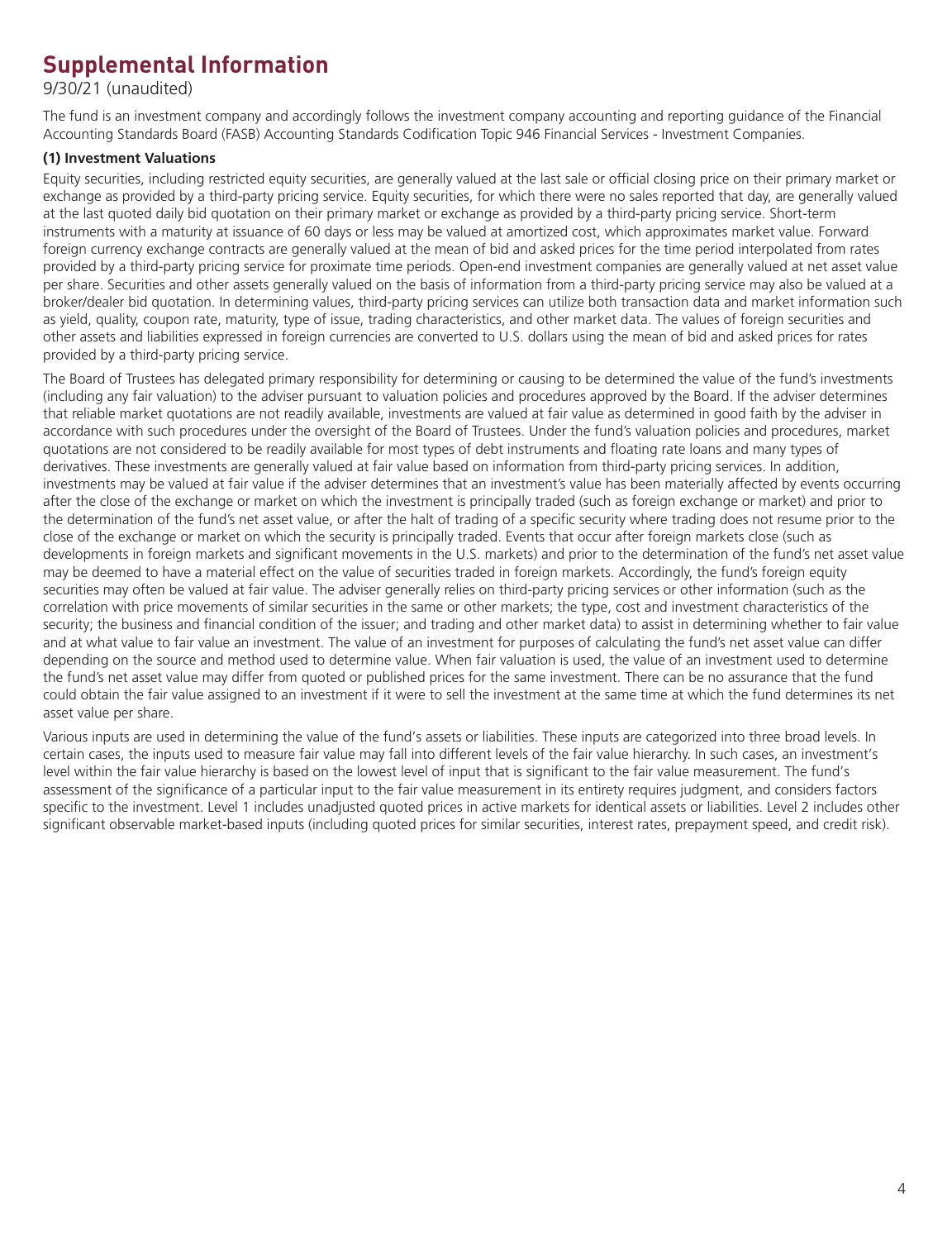## *Supplemental Information (unaudited) – continued*

Level 3 includes unobservable inputs, which may include the adviser's own assumptions in determining the fair value of investments. Other financial instruments are derivative instruments, such as forward foreign currency exchange contracts. The following is a summary of the levels used as of September 30, 2021 in valuing the fund's assets or liabilities:

| <b>Financial Instruments</b>                              | Level 1       | Level 2       | Level 3 | Total           |
|-----------------------------------------------------------|---------------|---------------|---------|-----------------|
| <b>Equity Securities:</b>                                 |               |               |         |                 |
| <b>United States</b>                                      | \$807,766,902 | $\mathsf{S}-$ | s—      | \$807,766,902   |
| Portugal                                                  |               | 74,742,646    |         | 74,742,646      |
| Spain                                                     |               | 65,028,381    |         | 65,028,381      |
| United Kingdom                                            |               | 54,232,017    |         | 54,232,017      |
| Germany                                                   |               | 49,002,929    |         | 49,002,929      |
| Italy                                                     |               | 31,836,086    |         | 31,836,086      |
| Canada                                                    | 26,506,392    |               |         | 26,506,392      |
| Thailand                                                  |               | 10,229,538    |         | 10,229,538      |
| Greece                                                    | 8,878,062     |               |         | 8,878,062       |
| <b>Other Countries</b>                                    | 19,669,894    | 21,583,235    |         | 41,253,129      |
| <b>Mutual Funds</b>                                       | 7,664,254     |               |         | 7,664,254       |
| Total                                                     | \$870,485,504 | \$306,654,832 | s—      | \$1,177,140,336 |
| <b>Other Financial Instruments</b>                        |               |               |         |                 |
| Forward Foreign Currency Exchange Contracts – Assets      | s—            | \$4,871,789   |         | \$4,871,789     |
| Forward Foreign Currency Exchange Contracts - Liabilities |               | (604, 943)    |         | (604, 943)      |

For further information regarding security characteristics, see the Portfolio of Investments.

#### **(2) Investments in Affiliated Issuers**

An affiliated issuer may be considered one in which the fund owns 5% or more of the outstanding voting securities, or a company which is under common control. For the purposes of this report, the following were affiliated issuers:

| <b>Affiliated Issuers</b>                | <b>Beginning</b><br>Value | <b>Purchases</b> | <b>Sales</b><br><b>Proceeds</b> | <b>Realized</b><br>Gain<br>(Loss) | Change in<br><b>Unrealized</b><br><b>Appreciation or</b><br><b>Depreciation</b> | <b>Ending</b><br>Value                      |
|------------------------------------------|---------------------------|------------------|---------------------------------|-----------------------------------|---------------------------------------------------------------------------------|---------------------------------------------|
| MFS Institutional Money Market Portfolio | \$4,847,086               | \$96,839,241     | \$94,022,073                    | s—                                | s—                                                                              | \$7,664,254                                 |
| <b>Affiliated Issuers</b>                |                           |                  |                                 |                                   | <b>Dividend</b><br>Income                                                       | <b>Capital Gain</b><br><b>Distributions</b> |
| MFS Institutional Money Market Portfolio |                           |                  |                                 |                                   | \$4,046                                                                         | \—                                          |

# **(3) Issuer Country Weightings**

Issuer country weighting percentages of portfolio holdings based on net assets, as of September 30, 2021, are as follows:

| <b>United States</b>   | 69.4% |
|------------------------|-------|
| Portugal               | 6.3%  |
| Spain                  | 5.5%  |
| United Kingdom         | 4.6%  |
| Germany                | 4.1%  |
| Italy                  | 2.7%  |
| Canada                 | 2.2%  |
| <b>Thailand</b>        | 0.9%  |
| Greece                 | 0.8%  |
| <b>Other Countries</b> | 3.5%  |

The issuer country weighting percentages include both accrued interest amounts and the equivalent exposure from any derivative holdings, if applicable.